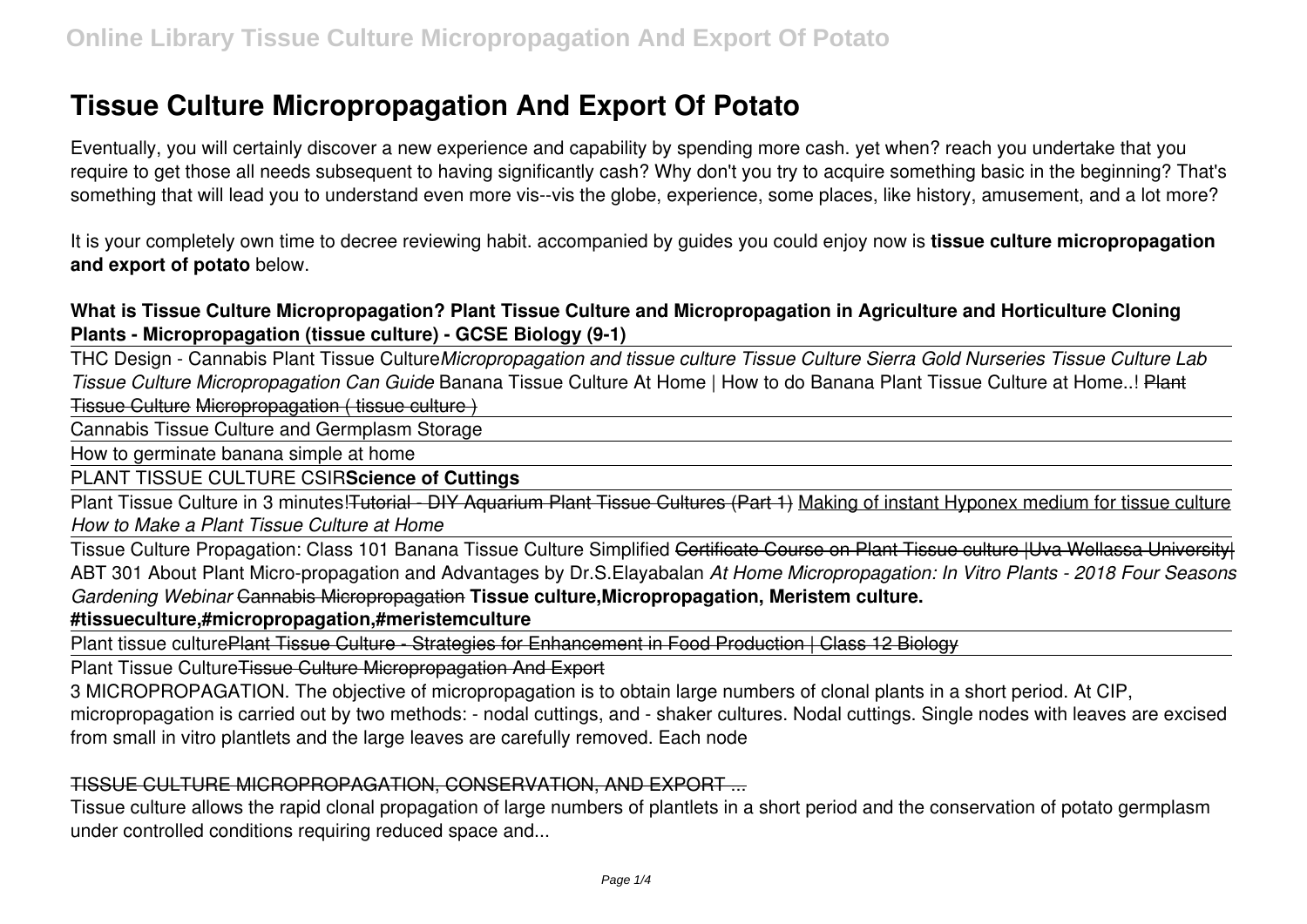## TISSUE CULTURE: MICROPROPAGATION, AND EXPORT OF POTATO ...

The main difference between micropropagation and tissue culture is that the micropropagation is the production of a large number of plants from a small plant material whereas tissue culture is the initial step of micropropagation where plant cells are grown in an artificial medium, developing them into a large number of plantlets. Furthermore, micropropagation requires tissue culture for the multiplication of plantlets.

#### Difference Between Micropropagation and Tissue Culture ...

Micropropagation is a method that comes under tissue culture and it is used to produce clones of mother plants. What is Tissue Culture? Plant tissue culture can be described as cultivation or growing of plant cells, tissues, organs, and plantlets on artificial medium under sterile / aseptic and controlled environmental conditions in vitro. Tissue culture relies on the principle known as totipotency. That is, each cell has the genetic capability to grow into a full organism when there are ...

## Difference Between Micropropagation and Tissue Culture ...

Tissue Culture Micropropagation And Export Of Potato Yeah, reviewing a books tissue culture micropropagation and export of potato could mount up your near associates listings. This is just one of the solutions for you to be successful. As understood, skill does not recommend that you have wonderful points.

## Tissue Culture Micropropagation And Export Of Potato

Plant tissue culture refers to the practice of growing plant material in laboratories in all forms, including micropropagation, and also other techniques which although not always of immediate practical use in horticulture are very important in other fields such as plant science research and plant breeding.

#### Micropropagation / RHS Gardening

Plant cell/tissue culture is the in-vitro culture of sterilised plant cells, tissues and/or organs on a nutrient medium. Unlike animal cells, many plant cells are totipotent, meaning that each cell has the capacity to regenerate the entire plant. This fact lies at the foundation of all tissue culture work.

## Cauliflower Cloning - Tissue Culture and Micropropagation

Micropropagation is the artificial process of producing plants vegetatively through tissue culture or cell culture techniques. In this artificial process of propagation, plants are produced invitro by asexual means of reproduction or by vegetative propagation. Plants can be produced both asexually i.e, via vegetative parts' multiplication or sexually i.e., seed production.

## What is Micropropagation ? - An Overview of its Techniques

Another way of cloning plants is by tissue culture, also called micropropagation. It works with small pieces of plants, called explants. These are grown in vitro using sterile agar jelly that...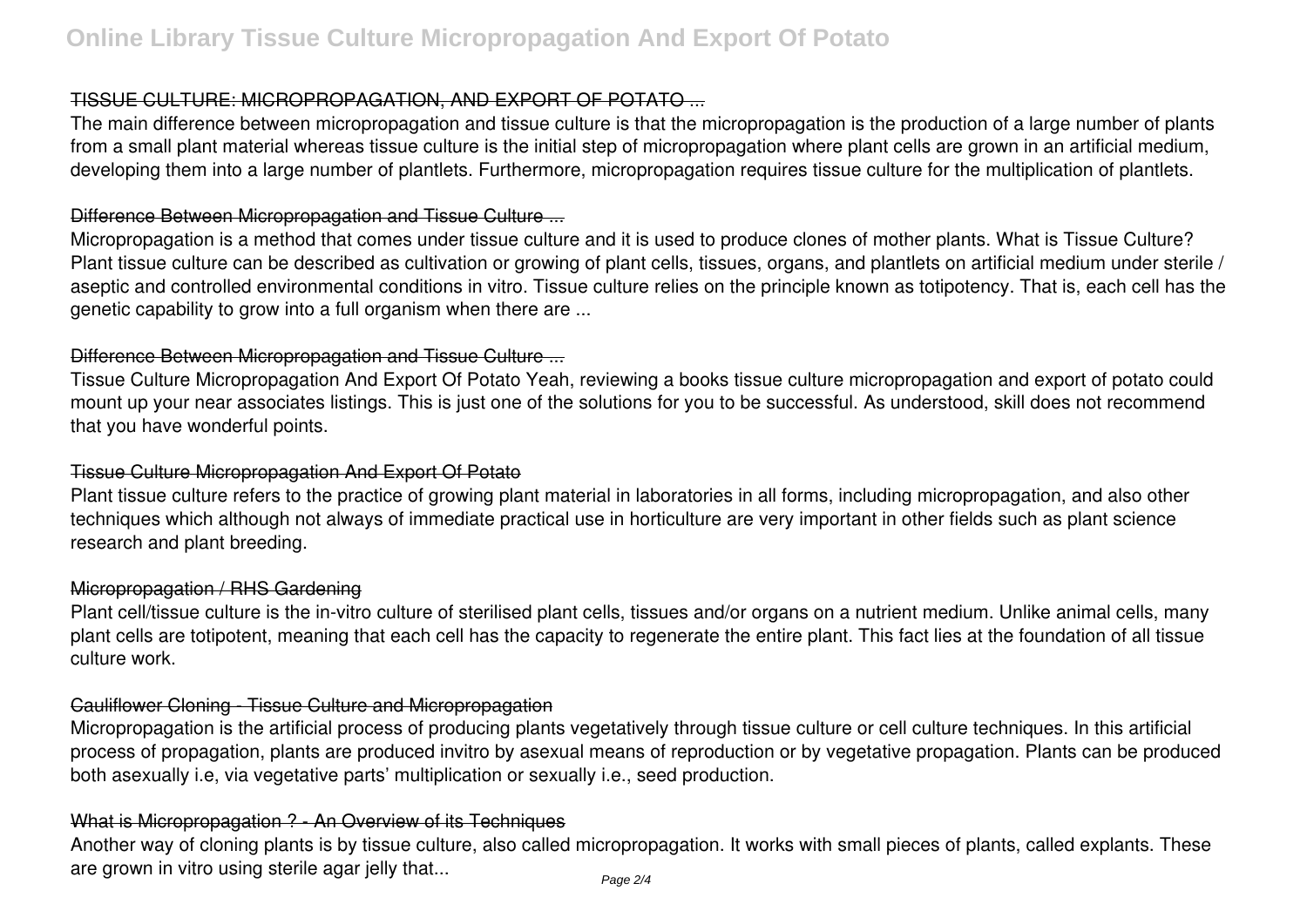## Cloning plants - Genetic modification and cloning - GCSE ...

Micropropagation is the rapid vegetative propagation of plants under in vitro conditions of high light intensity, controlled temperature, and a defined nutrient medium. The technique has been applied to a substantial number of commercial vegetatively propagated plant species.

## Micropropagation- Stages, Types, Applications, Advantages ...

Micropropagation is a plant tissue culture technique used for production of plantlets, in which the culture of aseptic small sections of tissues and organs in vessels with defined culture medium and under controlled environmental conditions. Or Micropropagation is the technique of multiple production of plants in vitro.

## Micropropagation: Plant Tissue Culture Technique

Micropropagation is the practice of rapidly multiplying stock plant material to produce many progeny plants, using modern plant tissue culture methods. Micropropagation also referred as tissue culture is used to multiply plants such as those that have been genetically modified or bred through conventional plant breeding methods. It is also used to provide a sufficient number of plantlets for planting from a stock plant which does not produce seeds, or does not respond well to vegetative reproduc

## Micropropagation - Wikipedia

Tissue Culture Micropropagation And Export Of Potato Author: ww.turismo-in.it-2020-10-19T00:00:00+00:01 Subject: Tissue Culture Micropropagation And Export Of Potato Keywords: tissue, culture, micropropagation, and, export, of, potato Created Date: 10/19/2020 2:49:30 PM

## Tissue Culture Micropropagation And Export Of Potato

Considering the short growing cycle, tissue culture is an ideal technique in producing a large numbers of plants within a short period of time. We have a well equipped tissue culture lab. We maintain high quality standards at each step of the process. We employ tissue culture micropropagation to produce cleaner, healthier, and genetically elite plants.

## Tissue Culture Service – A Plantsman

Tissue Culture Micropropagation And Export tissue culture techniques applied at the International Potato Center (CIP) and discusses the techniques o' meristem isolation, micropropaga tion, long-term storage, and in vitro export of germplasm. 3 1 ADVANTAGES OF TISSUE CULTURE TECHNIQUES Page 2/11

## Tissue Culture Micropropagation And Export Of Potato

Tissue culture is a means to prepare disease-free planting materials via the use of a liquid, semi-solid, or solid growth medium, such as broth or agar, and in vitro under sterile growing conditions to provide healthy and high yielding planting material for the banana establishment